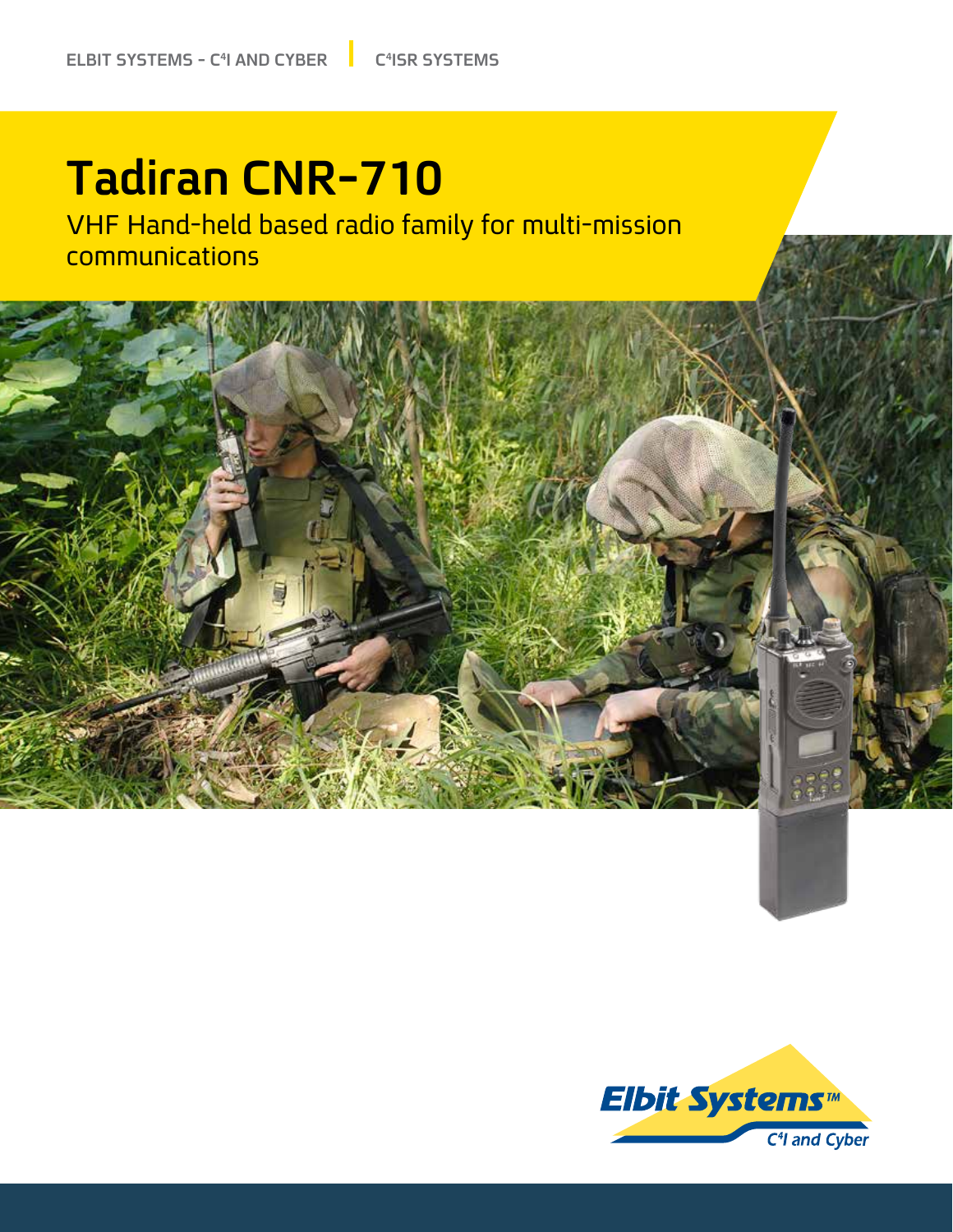

## **Tadiran CNR-710**

VHF Hand-held based radio family for multi-mission communication

Modern theatres of operation demand real-time coordination between multiple ground, air, and marine forces. In today's complex tactical scenarios, easy-to-use, interoperable and secure communications are mission-critical.

The Tadiran CNR-710 from Elbit Systems offers all the combat-proven lightweight reliability that operatives expect, together with an uncompromising level of communications modularity, flexibility and security.

## A Military, Combat-Proven, Modular **Solution**

Designed specifically to meet the challenges of multiple-force engagements, the Tadiran CNR-710 offers ground, sea, and air units VHF frequency band coverage and waveforms – enabling simple and secure voice and data communications with a wide range of forces, units and stations, from a single  $R/T$  unit. Offering the most comprehensive feature set of its class, the Tadiran CNR-710 is combat-proven, already exceeding the expectations of military organizations around the world. Lightweight, rugged and slim, the Tadiran CNR-710 leverages Tadiran's synchronous-orthogonal frequency hopping technology, and is fully compatible with legacy Tadiran frequency hopping systems like the CNR-710MB, CNR-900, CNR-9000 and CNR-9000HDR.

## **Growth for Platform A**

Ideal for use at the tactical level, the flexible tadiran CNR-710 is the basic building block for creation of platoon-level and above voice and data communications infrastructure. With a complete line of add-ons, the Tadiran CNR-710 is available in variety of configuration packages for land, Sea and Airborne. The Tadiran CNR-710 enables a full range of communication solutions, from standalone radios to turnkey C<sup>4</sup>I systems.

## **Rich-Feature**

Leveraging over 40 years of combat-proven ingenuity, Elbit Systems designed the Tadiran CNR-710 with features that meet and exceed the rugged demands of military organizations worldwide, including:

#### **Engineering Human**

- Simple to operate, with all functions unambiguously identified
- Innovative, menu-driven interface, interactive display-quided operation
- Preset, DATA, COMSEC and ECCM parameters loaded via keyboard, keygun loader or another CNR-710
- Visual and audible alerts for security breach protection; frequency hopping indication in fixed frequency mode Clear indication in Secure mode
- Minimum operatior workload under battlefield conditions; auto data rate adaptation, auto synchronization, "clear" override to enable clear reception in SEC mode
- Quick emergency erasure of radio security parameters

#### **Communications Data**

- Powerful data rate and data mode (sync/async) adapter
- Sophisticated and robust error correction and high probability of error-free data transfer under severe communication conditions
- Synchronous and asynchronous modes of operation and interface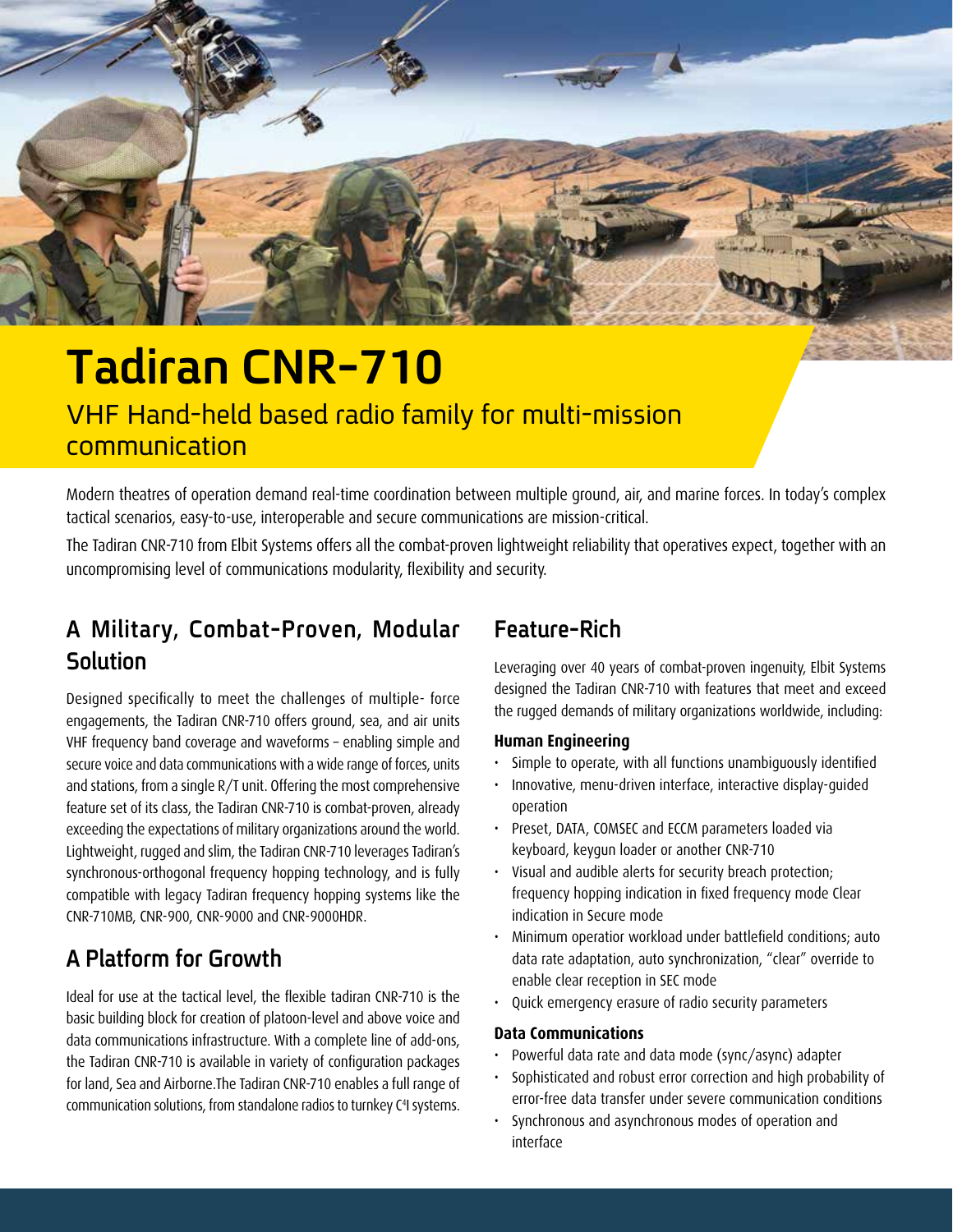

### **Built-in Information Security and Immunity Encryption (COMSEC(**

• Very high level of voice and data security (digital encryption)

#### **Anti-Jamming (ECCM)**

- Wideband (or narrowband) frequency hopping over the entire frequency band 30 to 88 MHz
- Synchronous orthogonal frequency hopping minimizes friendly collocation interference and improves anti-jamming immunity
- PTT-oriented, self-distributed synchronization eliminates need for master stations and provides immediate operation readiness
- Very high probability of synchronization and resynchronization under severe jamming conditions
- Spoofing resistant

#### **Special Features (optional)**

- SMS-burst for powerful message transmission
- Communication controller enables the radio to work as an IP radio, allowing an IP network to be established over the tactical network
- Built-in Vocoder for high voice quality reception even under poor level channels
- Built-In GPS for system location report
- Scanning up to 4 preset channels
- Selective call individual and group communications

#### **Flexibility Logistic**

- Easy operational configuration based a common receiver-<br>transmitter
- Reduced equipment down-time and logistical costs
- High MTBF
- Low MTTR; plug-in modular design at LRU and SRU levels

### **Configurations**

The Tadiran CNR-710's modular design provides a variety of configurations geared to match any specific operational requirement. Manpack, Vehicular, Base, Marine and Airborne radio sets are easily configured around the common Receiver-Transmitter unit in the following configurations:



**PRC-710** 5w Handheld/Manpack Radio set



**PRC-710/HP** 20w Manpack Radio set



**VRC-710** 5w Vehicular/Base/ Marine Radio set



**VRC-710/20** 20w Vehicular/Base/ Marine/Airborne Radio set